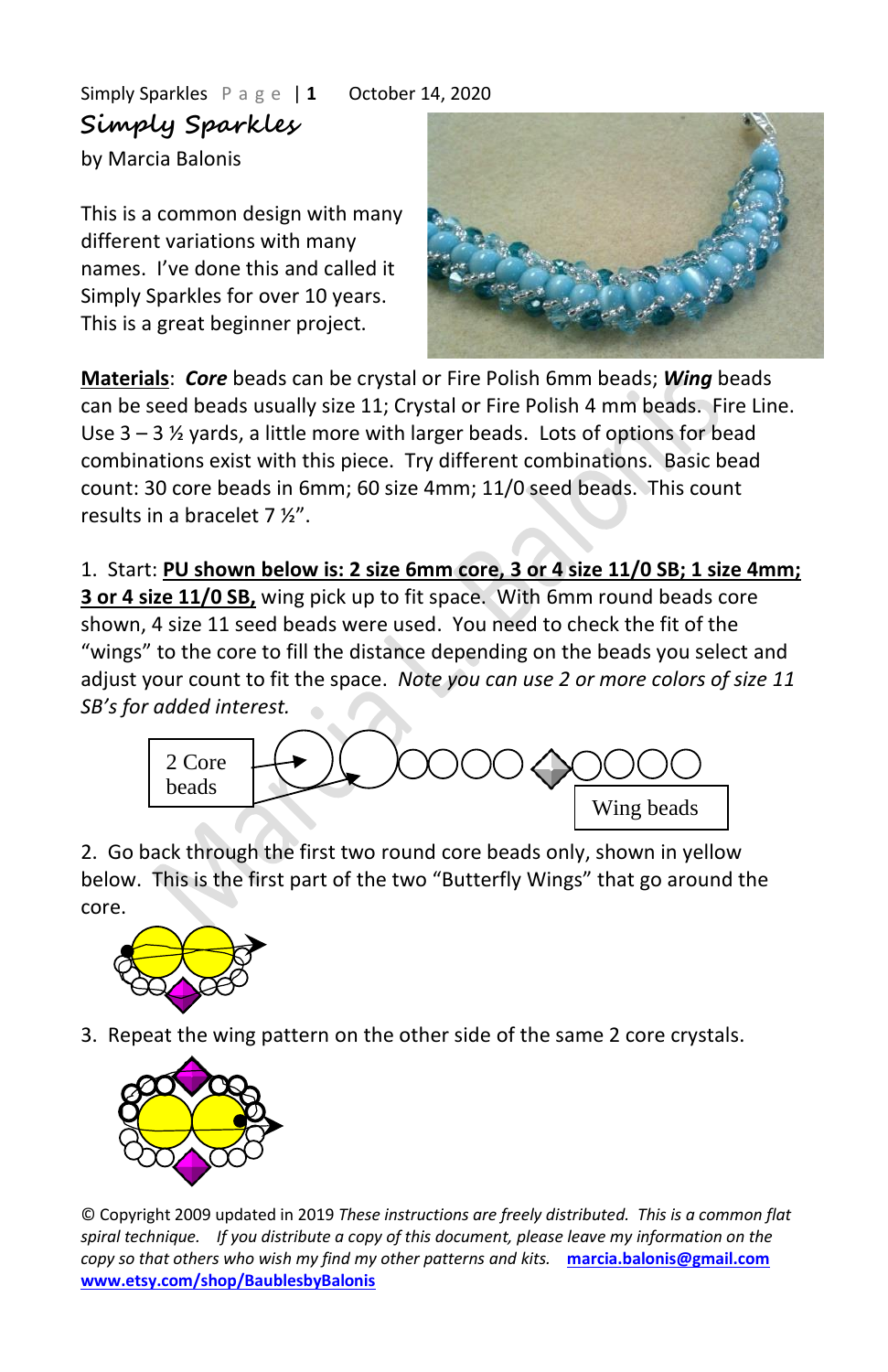Simply Sparkles P a g e | **2** October 14, 2020

4. Now pick up 1 more core and your bead pattern for the wing. Bring that down to the beadwork.



5. Go back through the *LAST TWO* round core beads. You are skipping the first core bead.



6. Repeat the wing pattern on other side and continue in this fashion the length of the bracelet. Note the new pink beads are hiding the previous row of beads. *Also IMPORTANT at this point you are careful that you ADD beads on the SAME side each time you add new wings.* It is critical to be consistent to maintain the pattern.



7. Add on Clasp. I prefer a "snap" clasp also called trailer hitch clasp for this project. Travel around the core and a wing to reinforce clasp on both sides so that you have at least 2 passes thru the clasp. There are two clasp attachment samples below, choose your favorite method of attaching clasp. Often the choice depends on if you need to add length.





© Copyright 2009 updated in 2019 *These instructions are freely distributed. This is a common flat spiral technique. If you distribute a copy of this document, please leave my information on the copy so that others who wish my find my other patterns and kits.* **[marcia.balonis@gmail.com](mailto:marcia@baublesbybalonis.net)  [www.etsy.com/shop/BaublesbyBalonis](https://www.etsy.com/shop/BaublesbyBalonis)**